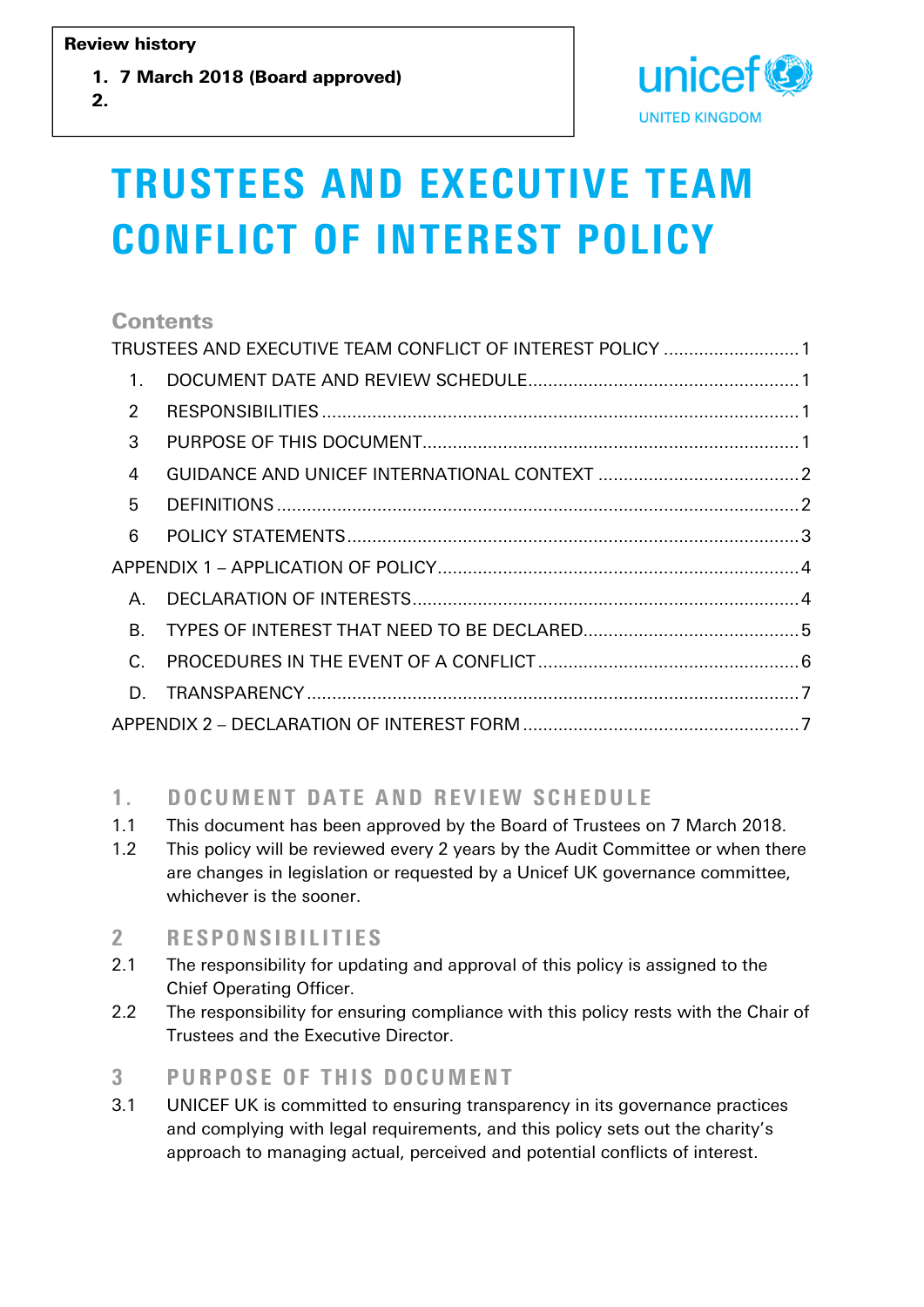

- 3.2 The purpose of this policy is to ensure that the integrity and reputation in the UNICEF UK is not compromised. In particular this policy seeks to ensure that conflicts of interests do not:
	- 3.2.1 Inhibit free discussion
	- 3.2.2 Result in decisions or actions that are not in the best interests of the charity
	- 3.2.3 Risk the impression that UNICEF UK has acted improperly
- 3.3 This policy applies to UNICEF UK Trustees, President, Vice Presidents, independent members of Trustee Board Committees and the Executive Team.
- 3.4 This policy supplements the general Conflicts of Interest Policy which applies to all employees, volunteers, contractors, agency staff or any other personnel working under the direction of UNICEF UK., and reflects the higher level of conduct expected of Trustees, the President, Vice Presidents, independent members of Trustee Board Committees and the Executive Team by virtue of their decision making powers and greater public interest.
- 3.5 Any complaint relating to conflict of interest can be the basis for enquiries by the Charity Commission and could lead to the involvement of police, the repayment of any monies, the decision being declared invalid, and could damage the reputation of UNICEF UK and the individuals involved.

### **4 G U I D A N C E A N D U N I C E F I N T E R N A T I O N A L C O N T E X T**

- 4.1 This Policy has been developed with due regard to the following laws and guidance:
- 4.1.1 The Companies Act. Under Company law, Directors are required to declare any interest in contracts or proposed contracts and are not permitted to purchase property or take loans from the company.
- 4.1.2 Charities Act. Under Charity law and our governing document, trustees cannot receive any benefit directly or indirectly in return for their services or otherwise unless explicitly authorised.
- 4.2 Charity Commission guidance: Conflicts of interest: a guide for charity trustees (CC29)
- 4.3 Association of Chief Executives of Voluntary Organisations (ACEVO) guidance: Code of Conduct for Trustees
- 4.4 UNICEF PFP guidance: Strengthening the Ethics Framework Toolkit for National Committees

### **5 D E F I N I T I O N S**

- 5.1 "Conflict of interest" A conflict of interest is any situation in which a person's personal interests or interests of a connected person could, or could be seen to, prevent them acting only in the best interests of the charity.
- 5.2 "Connected person" in broad terms this means family, relatives or business partners of a trustee, as well as businesses in which a trustee has an interest through ownership or influence. The term includes a trustee's spouse or unmarried or civil partner, children, siblings, grandchildren and grandparents, as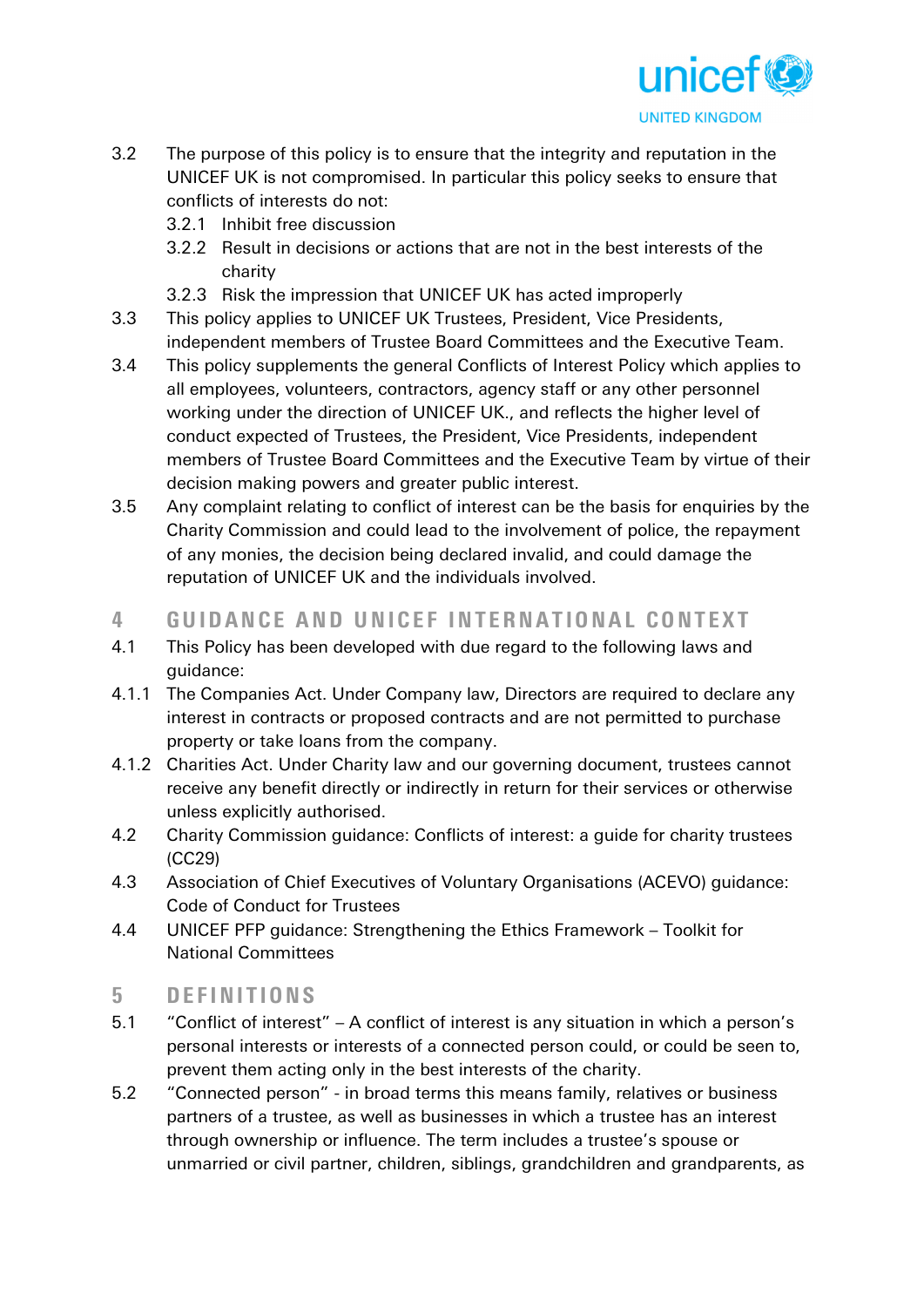

well as businesses where a trustee or family member holds at least 1% of the shareholding or voting rights.

#### **6** POLICY STATEMENTS

- 6.1 UNICEF UK's position is aligned with the Charity Commission's view that "the issue is not the integrity of the person concerned, but the management of any potential to profit from a person's position within the charity, or for a person to be influenced by conflicting loyalties. Even the appearance of a conflict of interest can damage the charity's reputation, so conflicts need to be managed carefully".
- 6.2 Persons covered by this policy have a duty to act in the best interests of UNICEF UK and must not use their position for their own personal benefit or for the benefit of a connected person.
- 6.3 Each individual covered by this policy must promptly disclose any actual or potential conflicts, whether real or perceived. If in doubt whether a conflict should be disclosed, it should be disclosed.
- 6.4 Any conflicts of interests, and the actions taken by the charity, should be formally recorded to evidence how the charity handled the potential conflict of interest.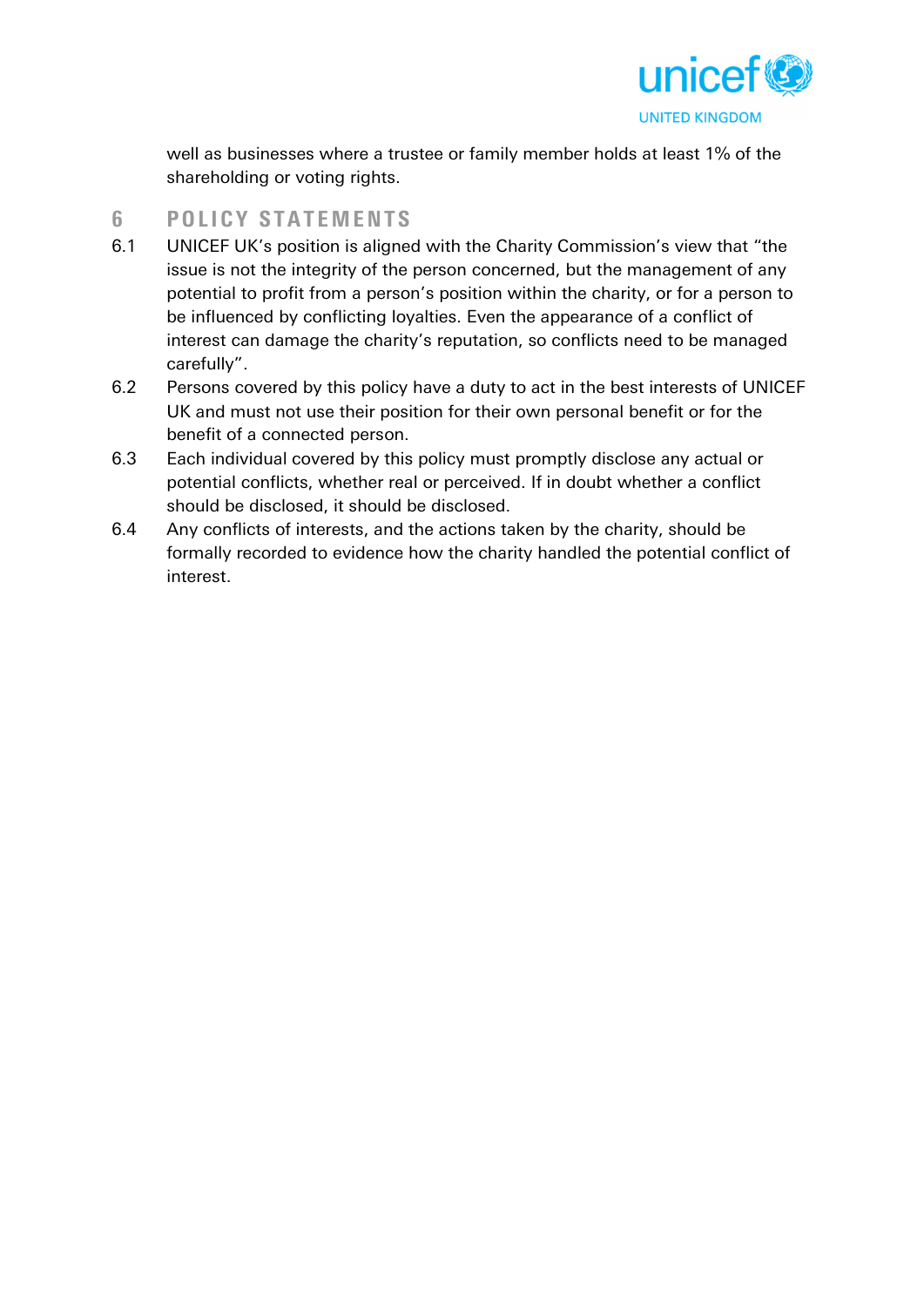

# **APPENDIX 1 – APPLICATION OF POLICY**

# **A . D E C L A R A T I O N O F I N T E R E S T S**

- a) There are five occasions when potential conflicts should be declared using the form in Appendix 2
	- i) Pre-selection: persons covered by this policy should be requested to complete a Declaration of Interests form prior to confirmation of appointment in order that any relevant issues may be taken into account in deciding whether or not to confirm their appointment. This would be confidential and would be erased from the record if the person were in the end not appointed.
	- ii) On arrival: persons covered by this policy should complete a Declaration (or amend the above declaration) at the time of appointment. This information, and any subsequent updates (see below) would be held confidentially by Unicef UK. This information will be made available to other Trustees and Executive Team members in order manage conflicts of interest in line with this policy.
	- iii) Annually: after each AGM and prior to the first subsequent Board meeting
	- iv) When anything significant changes: new matters should not await an annual declaration before being notified to the Chair of Trustees and the Executive **Director**
	- v) Meetings:
		- (1) It is the *responsibility of each individual* to declare any actual or potential conflicts of interests to the chair of the meeting as soon as possible in advance of the meeting at which the conflict of interest arises.
		- (2) At the start of each meeting, the chair should ask the attendees to declare any conflicts of interest relating to the business to be conducted at the meeting. It is the *responsibility of each individual*, including the chair, to declare any potential or actual conflict of interest in response to this request. If a declaration is made during the meeting, the chair of the meeting will decide how the conflict of interest is managed, taking into account advice from the attendees at the meeting. The management of the conflict of interest may include the person with the conflict of interest leaving the meeting for periods of time and/or not participating in the making of specific decisions.
		- (3) If the conflict of interest relates to the chair of the meeting, an alternate chair will be decided by the other attendees at the meeting and assume the role of chair for those agenda items to which the conflict of interest relates.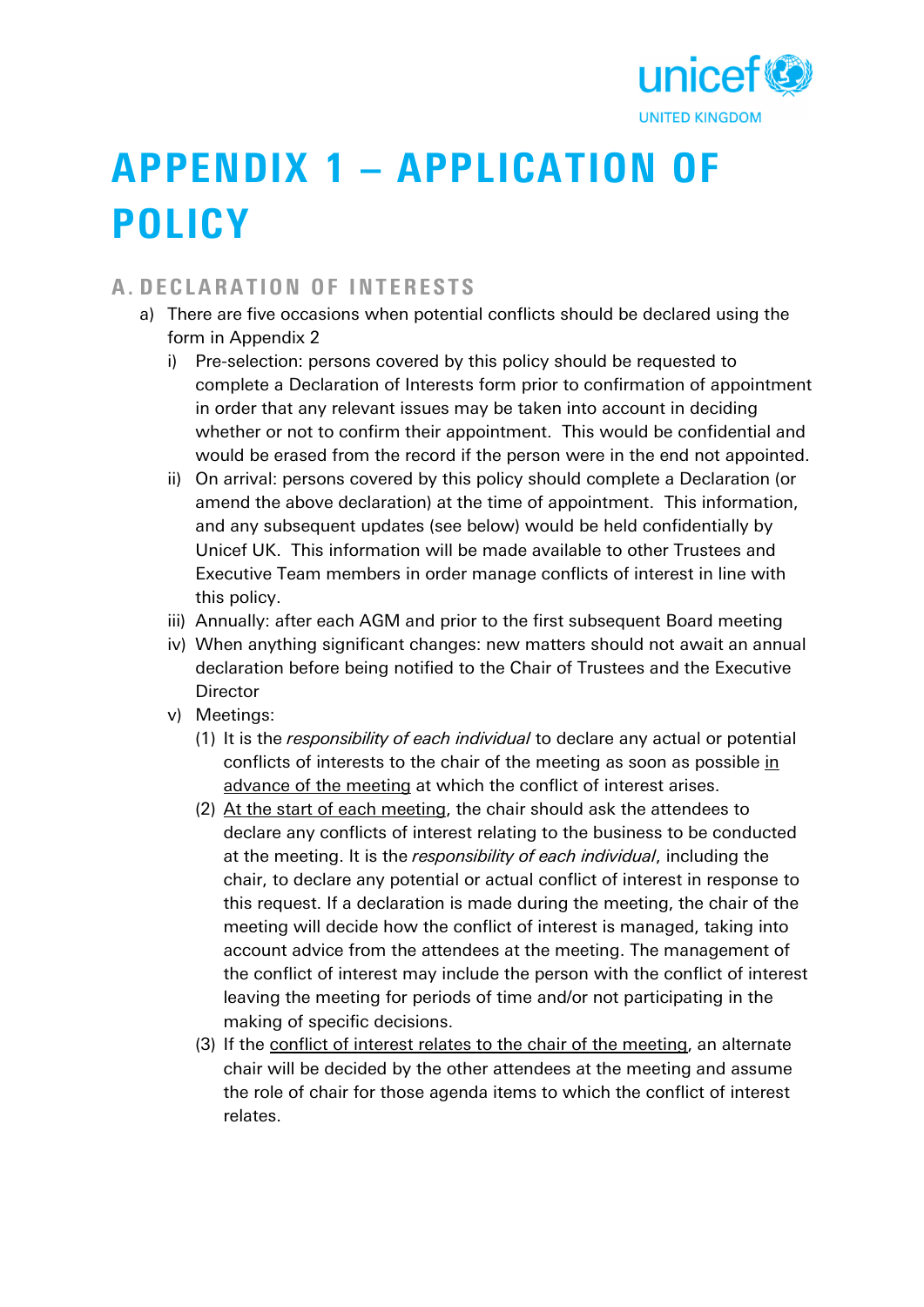

b) Written declarations should be addressed to the Executive Director in his capacity as Company Secretary and would be held in the Executive Director's office under the conditions of confidentiality described in this policy.

### **B. TYPES OF INTEREST THAT NEED TO BE DECLARED**

- a) Relevant interests may be financial or non-financial; direct or indirect
- b) Direct financial benefits or interests include for example employment of a trustee by the Charity, as employee, consultant or advisor, or the situation where a company of which the Trustee is a director or shareholder may be considered for a contract by the Charity. Other matters of financial interest include the sale of land or the use of the Trustee's property by the charity, or granting of loans by the Trustee to the charity. Conflicts of interest in such cases are particularly serious and any financial benefit requires authorisation, usually by the Charity Commission. Such matters will generally be considered relevant conflicts of interest even if a Trustee resigns prior to seeking such a contract or employment.
- c) Indirect financial interests may arise where such potential financial benefits accrue to a close member of the trustee's family, or even a friend, business partner or colleague, where their finances are interdependent (eg joint bank accounts, mortgages or property held in joint names, one party financially dependent on the other, employer/employee/contractual relationship) or where it could otherwise be perceived that such benefits could lead to a conflict of interest, ie by influencing the Trustee's decisions other than in the best interest of the Charity.
- d) It is the responsibility of the individual to determine whether they feel a matter relating to a third party represents a potential conflict of interest and should therefore be declared. Some personal information about third parties can only be held with their agreement. Generally the limited information needed to declare a potential conflict will not require such consent. If consent was needed it would be the responsibility of the trustee or Officer providing the information to ensure that this consent is given. Should a third party decline to consent, then it is the responsibility of the Trustee or Officer to ensure that a conflict is declared should any potential conflict of interest arise. Any written declaration where data is held in relation to a third party must be dealt with in a manner consistent with relevant data protection legislation.
- e) Non financial interests, direct or indirect, may arise where the trustee is also a user of the Charity's services, particularly if the Trustee is benefiting from those services in a manner which is exceptional.
- f) There are also issues associated with "conflict of loyalties" where another appointment or employment or association (of the Trustee or of a relative or friend) may be felt to influence the decisions of the Trustee in directions which may not be in the best interest of UNICEF UK. In particular, in this context, it is expected that other charity roles, as Trustee or employee or through other significant relationships, should be declared.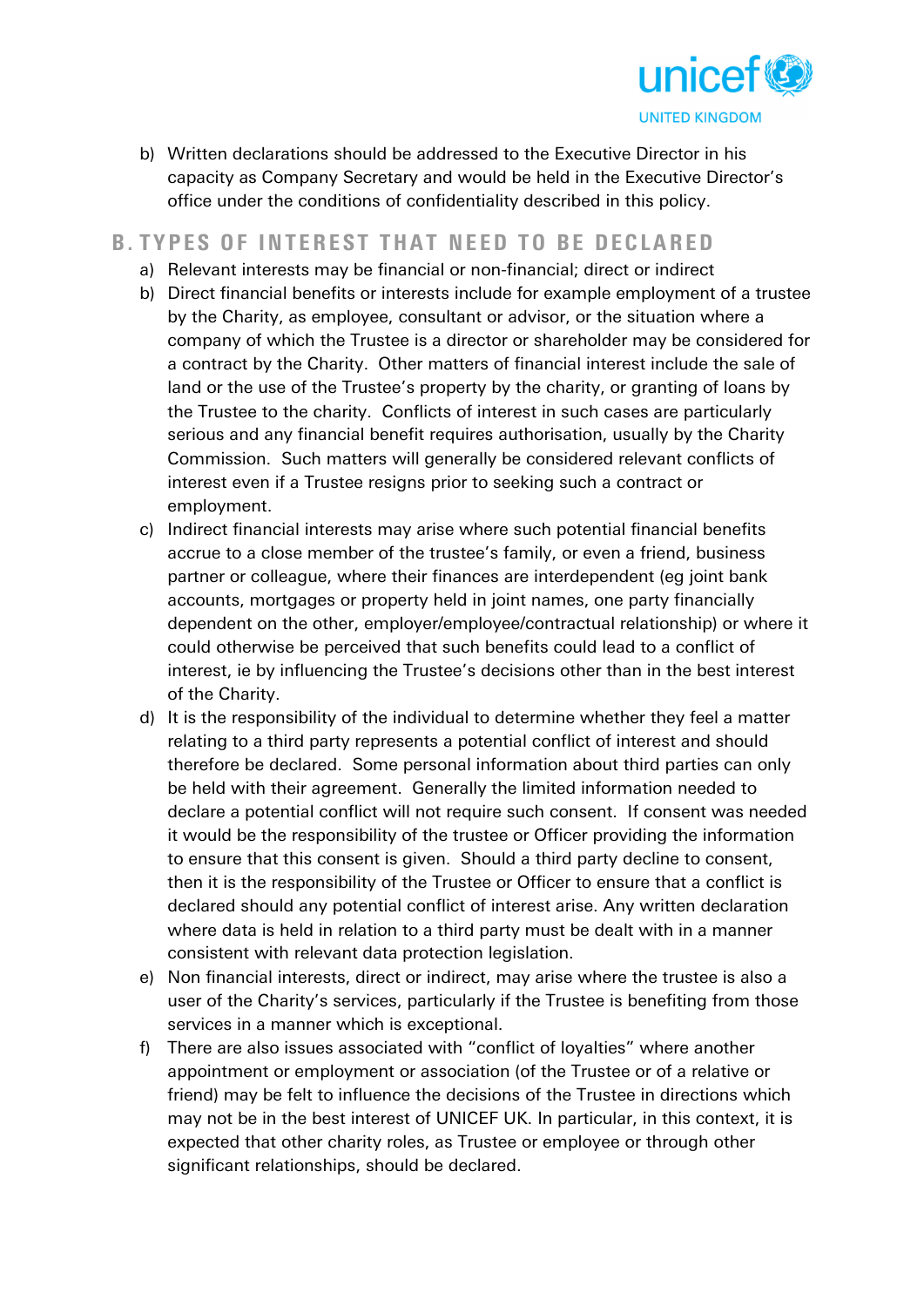

- g) In the case of UNICEF UK, declarations should also be made in respect of any connections, roles or benefits arising within UNICEF as body of the United Nations or other UNICEF National Committees or any body funded or controlled by UNICEF.
- h) Ultimately, it is not possible to define all the circumstances which may lead to a potential Conflict of Interest. It is therefore the responsibility of each individual trustee to declare any matters which they feel may present actual or potential conflicts, or the perception of such conflicts. In exercising their judgement about which matters to declare, Trustees may seek the advice of the Chair of Trustees, who may consult the executive director and seek legal advice as appropriate. If in doubt about any matter, it is always better to make a declaration.
- i) It is not necessary to declare benefits from the charity which are available to all (eg the provision of information on the work of the Charity), or which are inconsequential (of such limited value as to be unlikely to influence the decisions of the Trustee), or which are recognised by this policy as legitimate, ie payment of relevant and reasonable out-of-pocket expenses incurred during the performance of the role of Trustee.
- j) These declarations would need to be expressed in such terms, and contain sufficient information to enable Trustees to determine whether a conflict is likely to occur in any particular instance

### **C. PROCEDURES IN THE EVENT OF A CONFLICT**

- a) In the event of a declaration of a matter of material financial benefit or interest arising from the charity itself, authorisation must be sought for this benefit to be provided by the charity. Such authorisation may arise from guidance approved by the Charity in its Constitution or approved policy (e.g. the UNICEF UK policy on payment of Trustees), but it is likely also to require the explicit authorisation of the Charity Commission. In the event that such an interest is fundamental and regular, the Trustee should consider whether it is consistent with the best interest of UNICEF UK that they continue as a Trustee.
- b) In the case of indirect or non-financial benefits, or where there may be a perception of impropriety, or where a financial benefit has been authorised, a declaration of interest should also be made at the start of any meeting of Trustees at which relevant matters are on the agenda, and the Trustee should offer to withdraw from any discussion or decision-making in respect of any matter in which a conflict of interest may arise. The minutes of the meting should record any such declaration and the action taken in response.
- c) Should any Trustee become aware of any potential undeclared conflict of interest it is his or her duty to inform the Chair in the first instance and, if they do not feel the matter is being addressed to raise it at a Trustees meeting.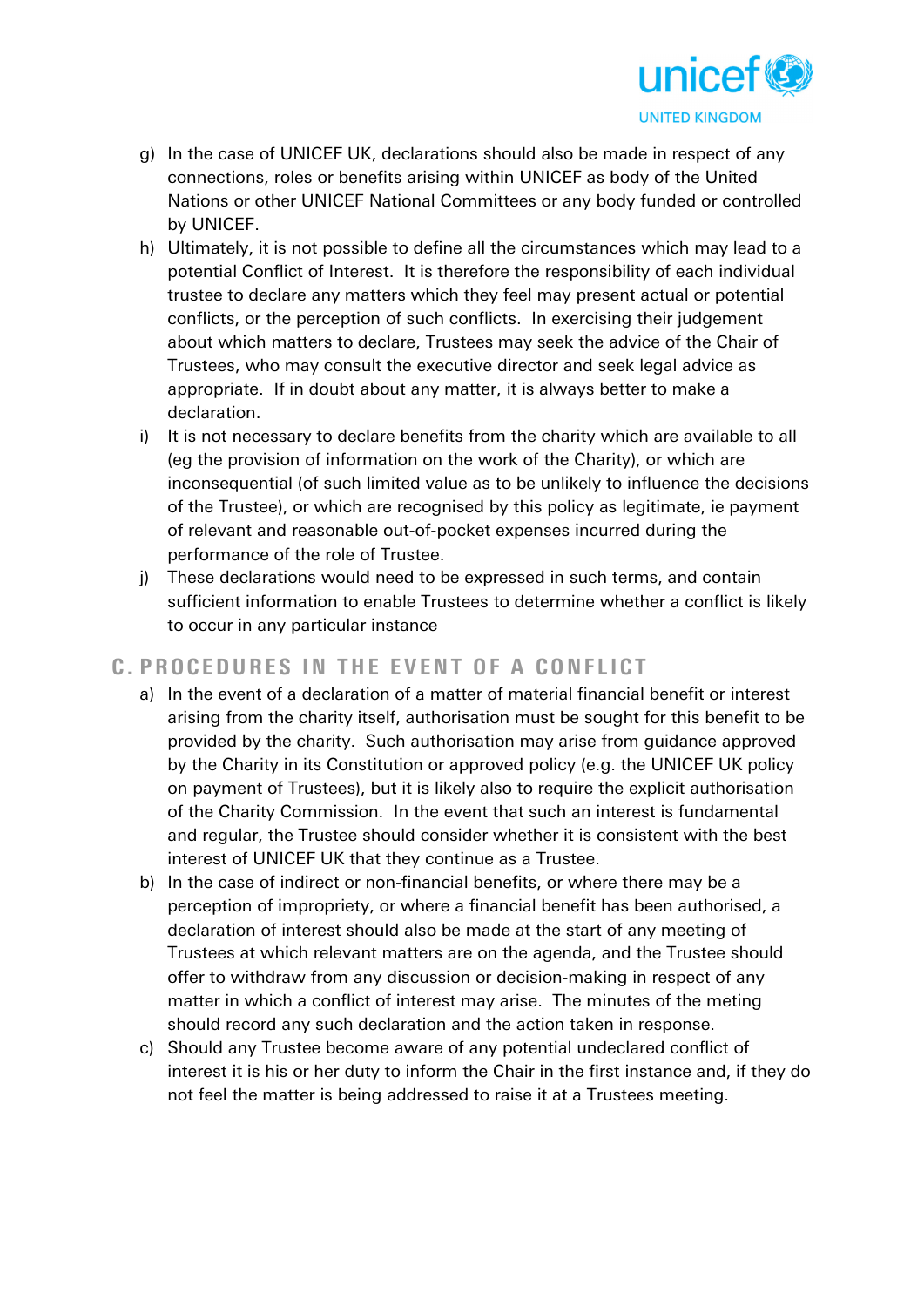

## **D . T R A N S P A R E N C Y**

- a) All relevant declarations and actions should be recorded in the minutes of relevant meetings, which are generally available on request.
- b) Individual items from the register would be made available only to third parties where they are a data subject, or to others with the written consent of the relevant Trustee or Officer.
- c) It is a requirement that the Trustees' Annual Report and Accounts must include disclosure of any properly authorised payments or financial benefits to Trustees.

# **APPENDIX 2 – DECLARATION OF INTEREST FORM**

#### **UNICEF UK**

#### **DECLARATION OF INTEREST FORM**

I, \_\_\_\_\_\_\_\_\_\_\_\_\_\_\_ as a Director/Trustee of UNICEF UK have set out my interests, relationships or involvements or other matters which may give rise to conflicts of interest or duties.

| <b>Category of Interest</b>          | <b>Trustee/Director</b> | <b>Connected persons</b>        |
|--------------------------------------|-------------------------|---------------------------------|
|                                      | Please give details of  | your immediate family or some   |
|                                      | the interests,          | close<br>other<br>personal,     |
|                                      | relationships,          | professional<br>business<br>or  |
|                                      | involvements and        | financial<br>associate<br>or    |
|                                      | duties                  | connection<br>(a l<br>connected |
|                                      |                         | person) or any business or      |
|                                      |                         | other organisation in which you |
|                                      |                         | are interested                  |
| Current business, activity,          |                         |                                 |
| employment or professional           |                         |                                 |
| activity and any previous            |                         |                                 |
| activity in which you continue       |                         |                                 |
| to have an interest.                 |                         |                                 |
| should<br><b>Disclosures</b><br>also |                         |                                 |
| self-employment<br>include           |                         |                                 |
| and/or work as a consultant.         |                         |                                 |
|                                      |                         |                                 |
|                                      |                         |                                 |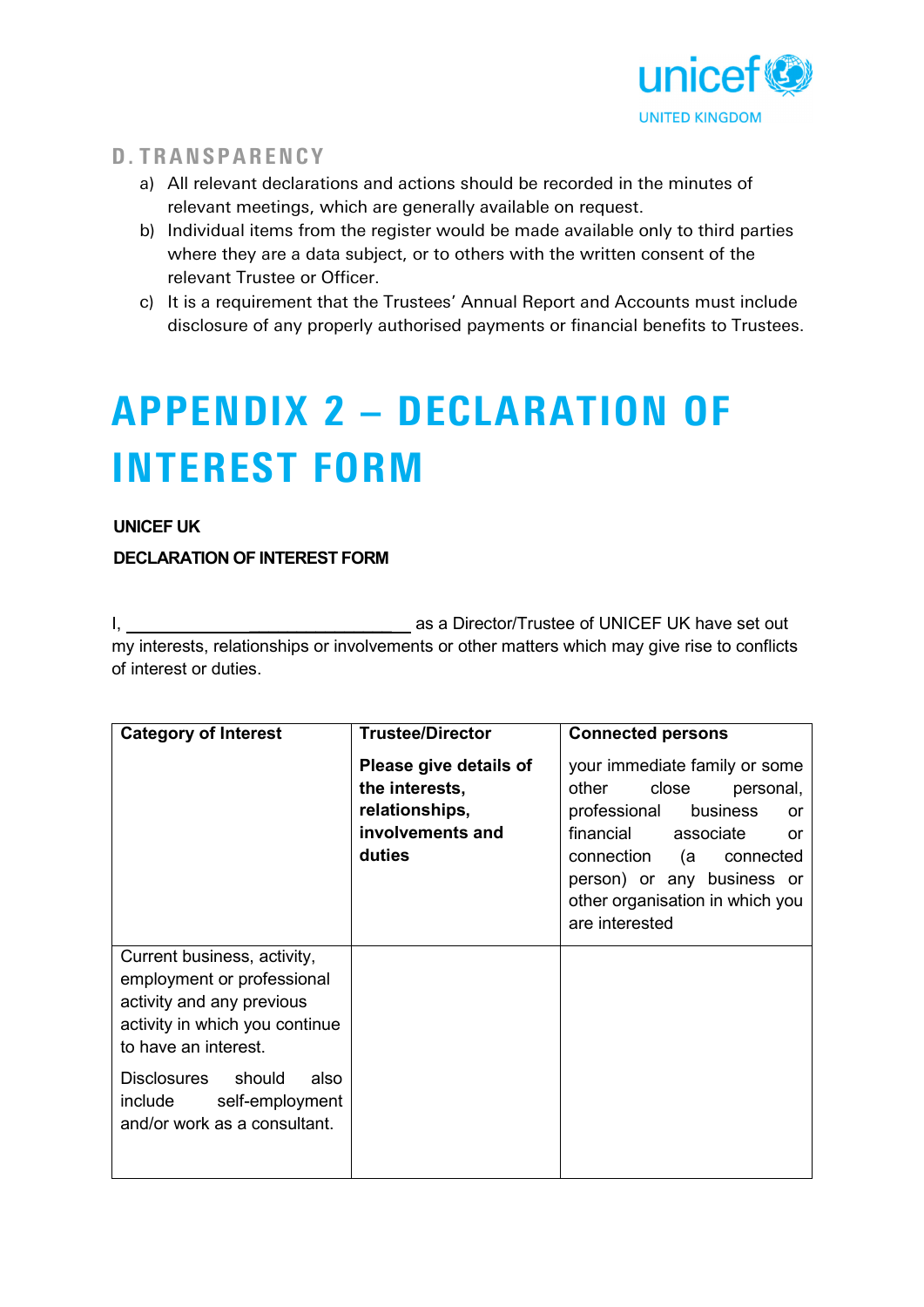

| Appointments (voluntary or<br>otherwise) e.g. roles such as<br>trusteeships,                                                                                                                                                                                                                                                                                                                   |  |
|------------------------------------------------------------------------------------------------------------------------------------------------------------------------------------------------------------------------------------------------------------------------------------------------------------------------------------------------------------------------------------------------|--|
| directorships, local authority<br>roles, memberships,<br>tribunals, membership of<br>steering groups/committees,<br>special interest groups or<br>mutual support<br>organisations.                                                                                                                                                                                                             |  |
| Memberships of any<br>professional bodies, groups,<br>political parties or other<br>organisations (including<br>campaigning organisations).                                                                                                                                                                                                                                                    |  |
| Investments in companies,<br>partnerships and other forms<br>of business, or beneficial<br>interests in trusts unless you<br>have less than 1% of issued<br>share capital or a 1% interest<br>therein. (Investments made<br>by an independent pension<br>fund need not be included<br>unless through a self-<br>administered fund $-$ i.e.<br>where you have control over<br>the investments). |  |
| Gifts or hospitality or other<br>benefits which could possibly<br>be viewed as inducements<br>offered to you by external<br>bodies or persons and<br>whether this/these was/were<br>declined or accepted in the<br>last twelve months.                                                                                                                                                         |  |
| Any benefit received by you<br>from the Charity or any of its                                                                                                                                                                                                                                                                                                                                  |  |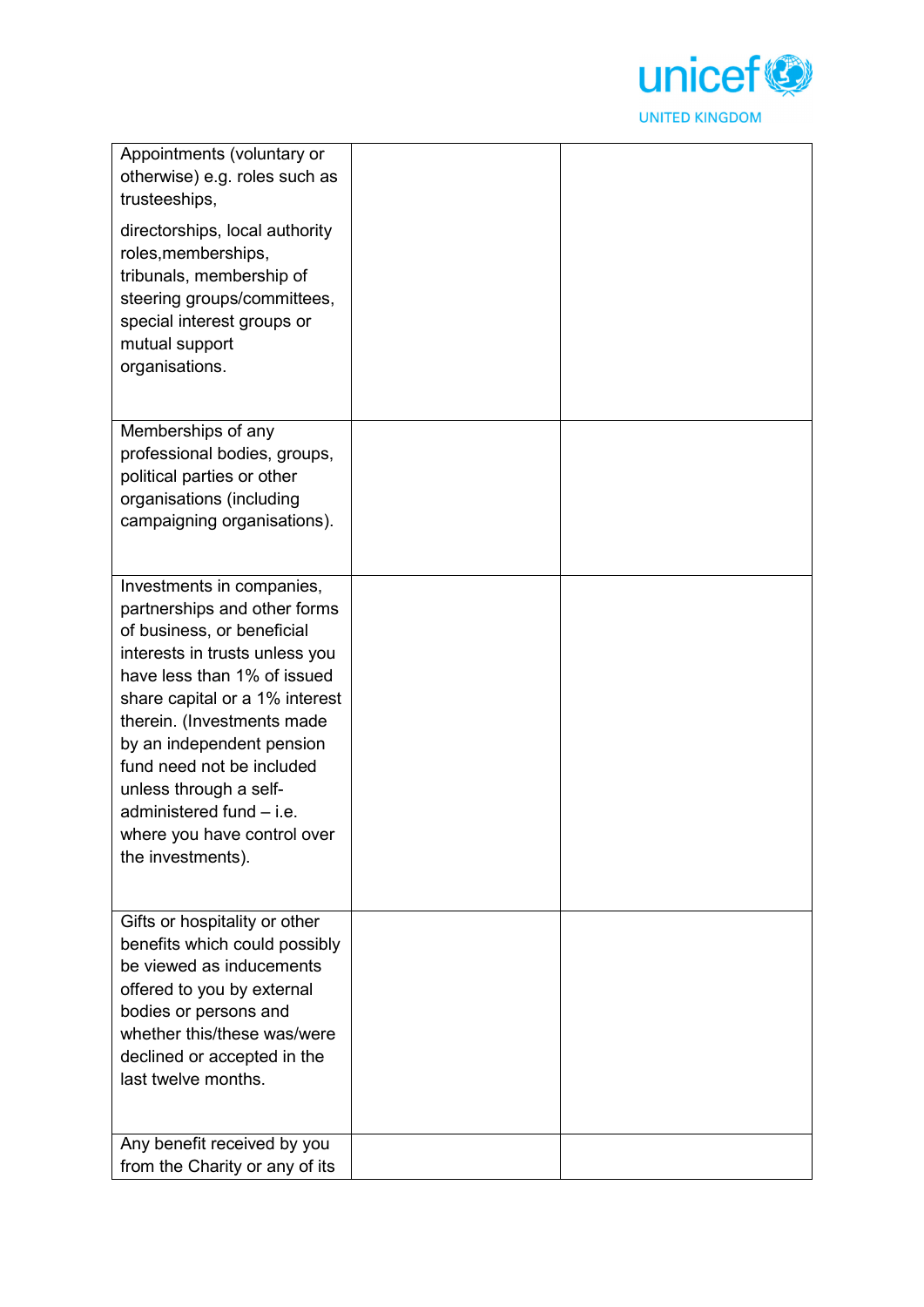

| subsidiaries or any body<br>funded by it.                                                                                                                                                                                                                                                                                                                                                                        |  |
|------------------------------------------------------------------------------------------------------------------------------------------------------------------------------------------------------------------------------------------------------------------------------------------------------------------------------------------------------------------------------------------------------------------|--|
| Any current or proposed<br>transactions or contractual<br>relationships with the<br>Charity.                                                                                                                                                                                                                                                                                                                     |  |
| Any other conflicts or<br>potential conflicts of duty or<br>interest that are not covered<br>by the above, or any<br>circumstances which could<br>be perceived to be a conflict<br>of interest, including details<br>of any relationship with staff<br>or potential staff, suppliers of<br>services or contributors to<br>the Charity, and relationships<br>with any third party with<br>whom the Charity deals. |  |

By signing this form, you confirm:

- (i) That you will notify the Board of UNICEF UK promptly of any additions or changes to the above affecting you or any person connected to you;
- (ii) That if from time to time you undertake contracts for UNICEF (the international organisation rather than UNICEF UK) or any other UNICEF National Committees or any body funded or controlled by any of them, you will declare this to the Trustees, and you will make a specific declaration at any meeting of Trustees at which any such contract could give rise to, or be perceived as giving rise to, a conflict of interest.

Under company law it is possible to make a "general declaration" to the Board of certain interests. This document is intended to take the form of a "general declaration". By signing the document, you are declaring to the Board that you are interested in:

- Any contract (that is entered into after the date on which you sign the declaration) between the charity and any company or firm which you have declared yourself below to be a member of (i.e. a member or shareholder of the company); or
- Any contract (that is entered into after the date on which you sign the declaration) between the charity and any person connected to you who is listed below.